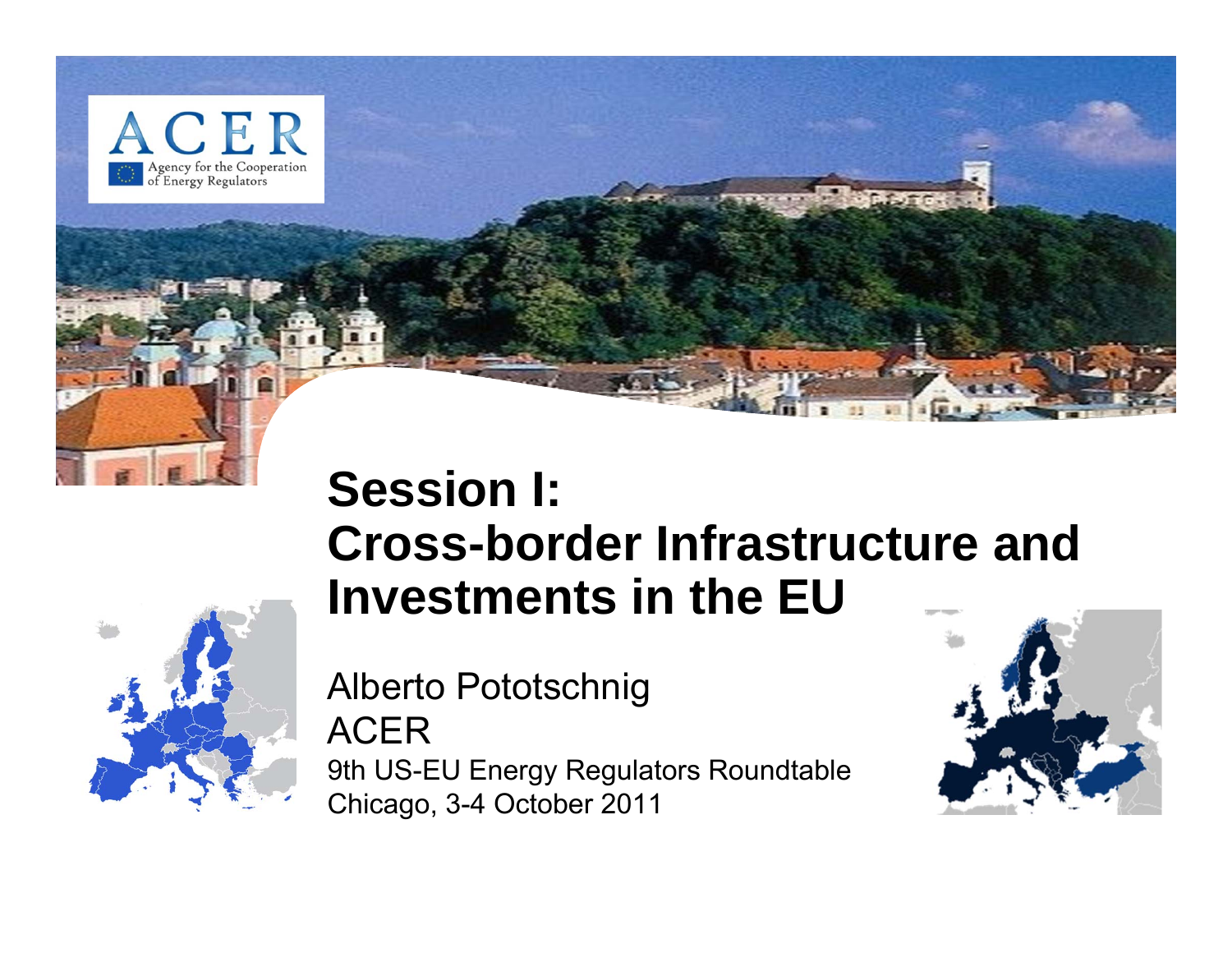

## $\bullet$  **EU Energy Policy Objectives Competitiveness Sustainability <b>Sustainability** Security of Supply **Third Energy Package Third Package Gas SoS Regulation Energy and Climate Change Package**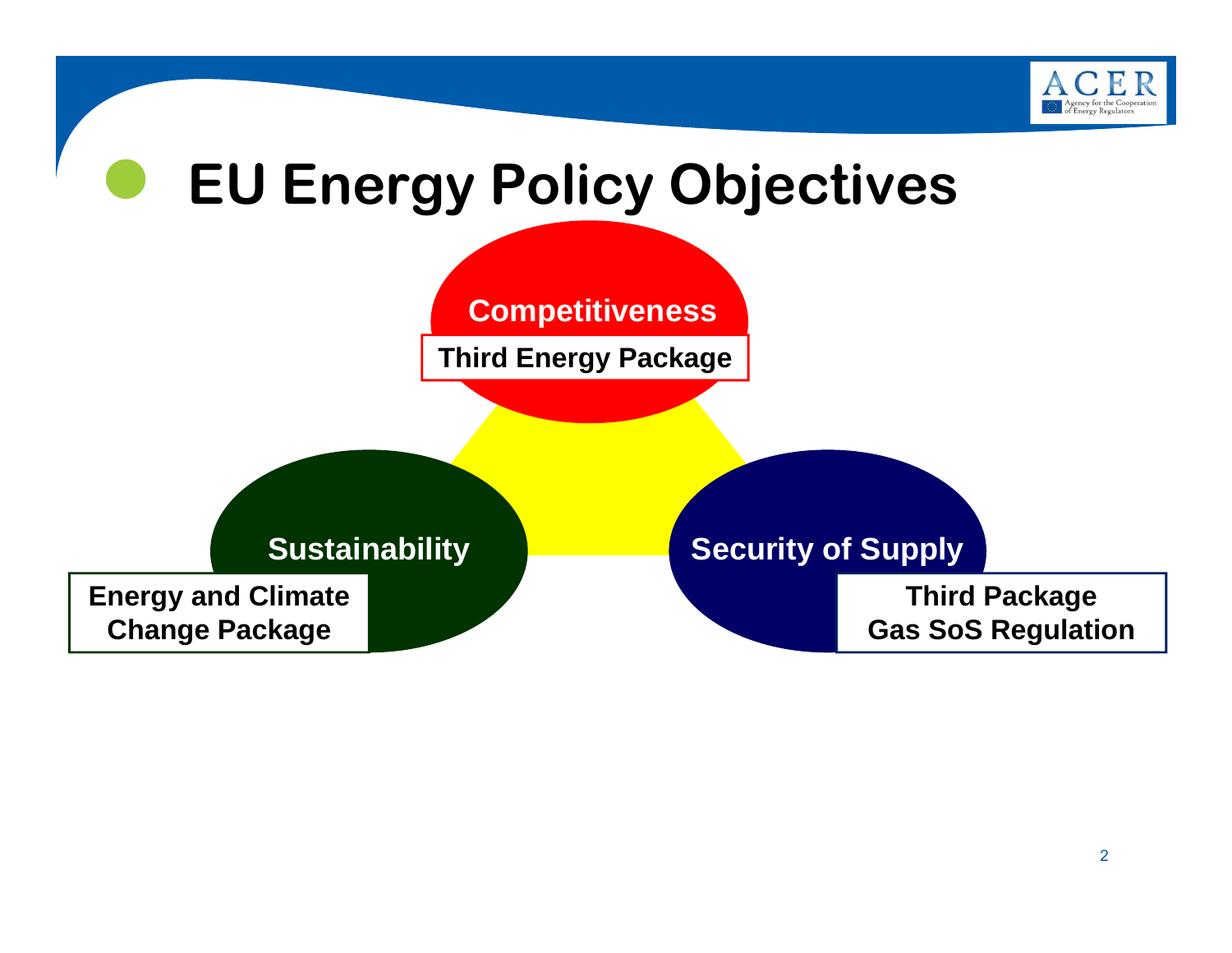

## **"Traditional" framework (cross-border infrastructure)**

 $\bullet$ 

- **TSOs' planning mainly on a bilateral basis**
- **.** Cost sharing based on ownership / national territory
- .Cost recovery through network tariffs (NRAs) (usually RoR for TSOs - with some incentive elements; except for exempted infrastructure)
- **Permitting is independent long-lasting** process, generally not involving NRAs
	- .Currently the main obstacle to network development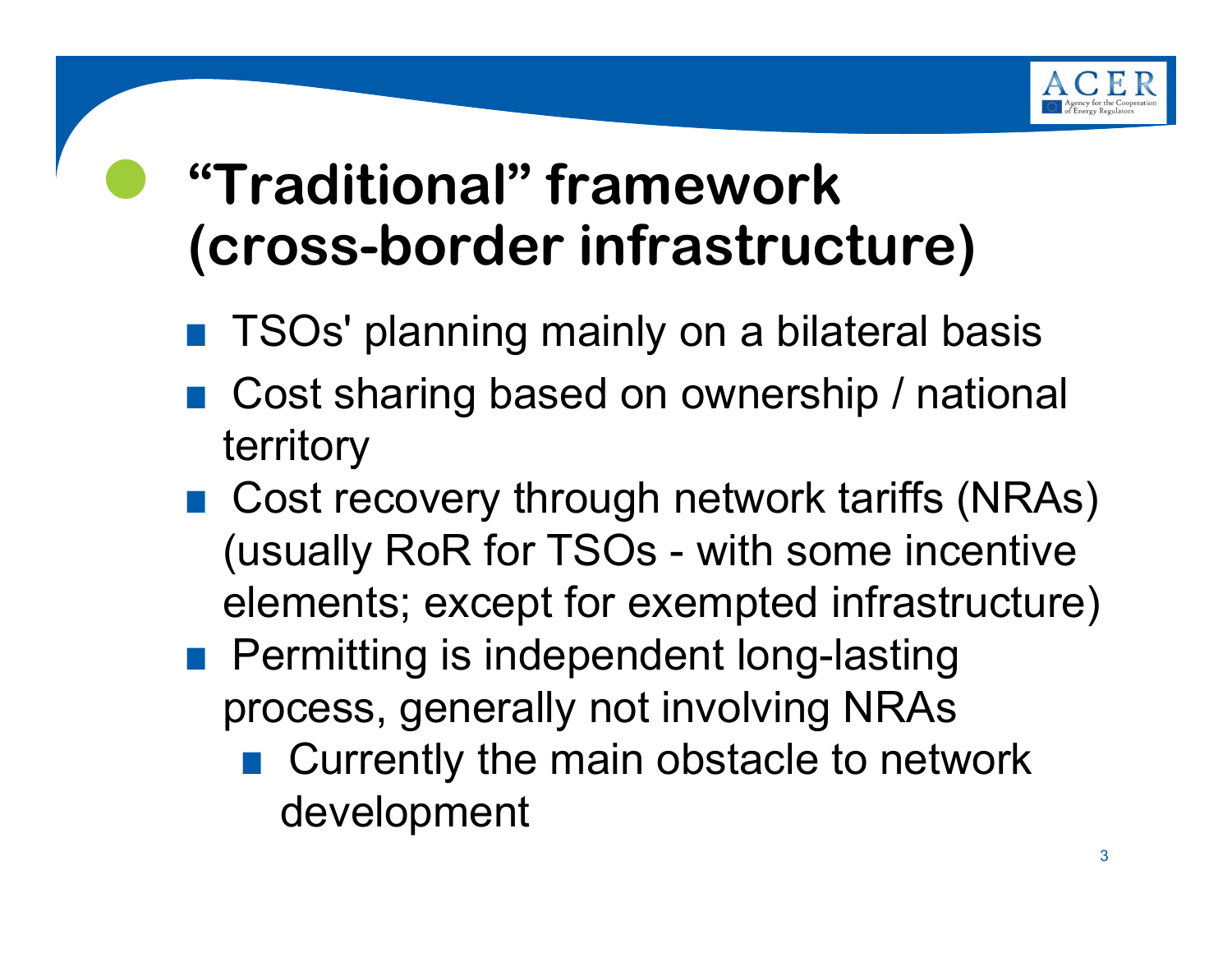

#### $\bullet$  **The 3rd Energy Package (2009) into force since 3 March 2011**

- **.** More effective unbundling of transmission activities (?)
- **.** Increased power and independence of NRAs
- .New institutional framework at EU level





- EU-wide Ten-Year Network Development Plans (TYNDP)
- **Framework Guidelines and Network Codes**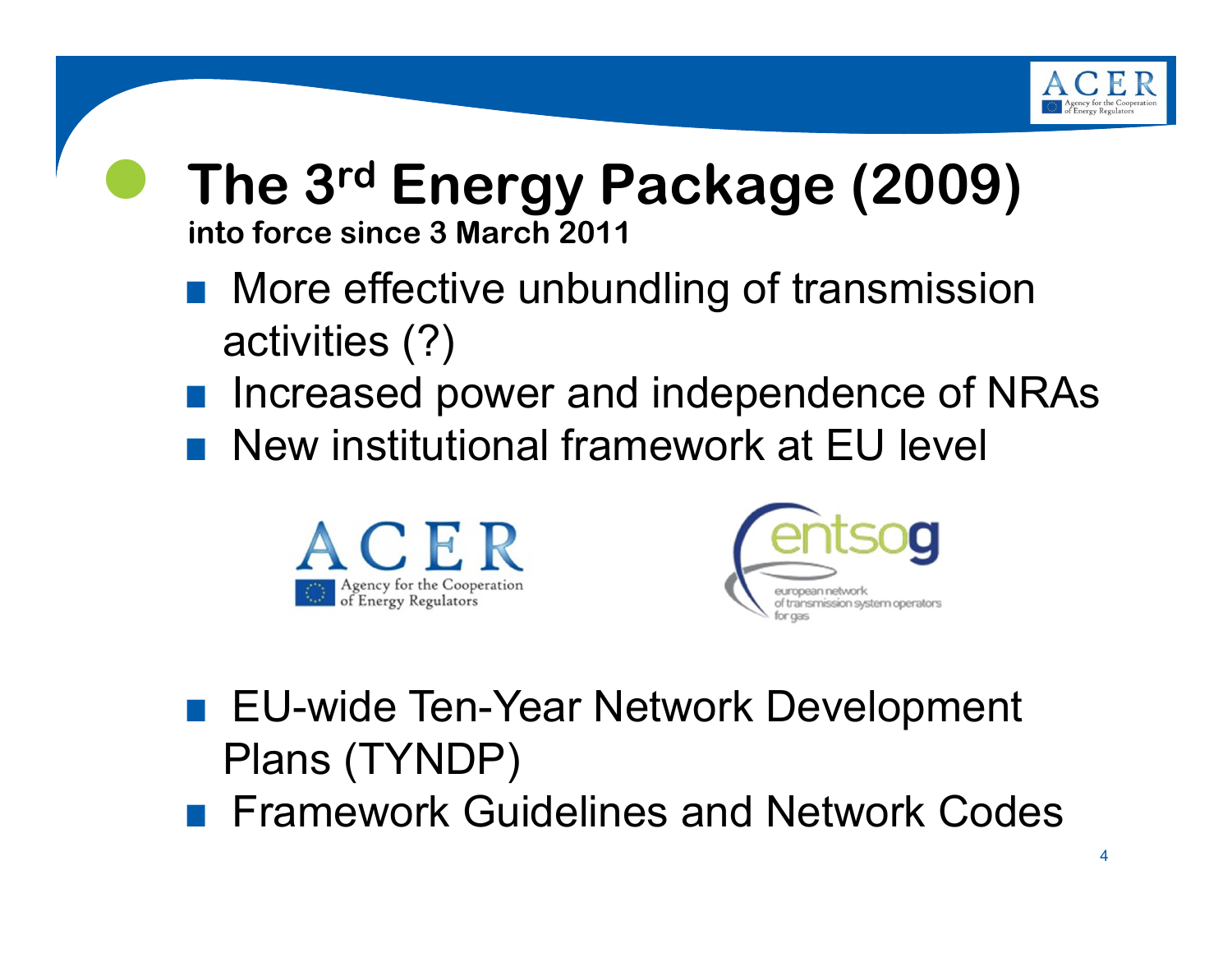

#### $\bullet$ **ACER: Mission and Role**

## ACER's Mission:

- assists NRAs in exercising, at EU level, the regulatory tasks performed in the Member **States**
- coordinates NRAs' action, where necessary

ACER's Tasks include:

- **•** reasoned opinions/recommendations on TYNDP developed by ENTSOs
- **Framework Guidelines:** 
	- **.** in priority areas defined by the Commission
	- **.** on the basis of which ENTSOs develop Network Codes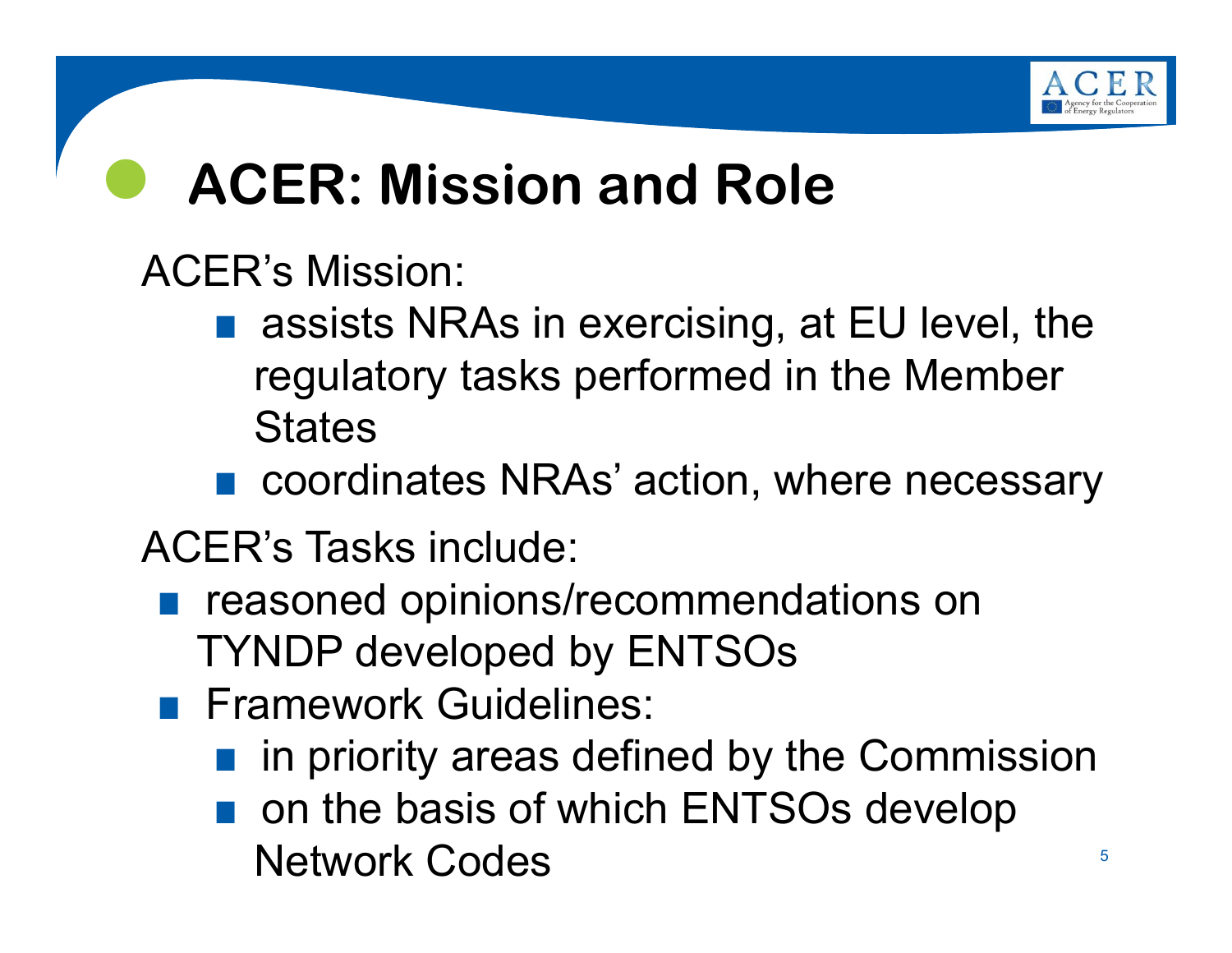

#### $\bullet$  **Energy Infrastructure Package EC Communication November 2010**

**Legislative proposal expected November 2011**

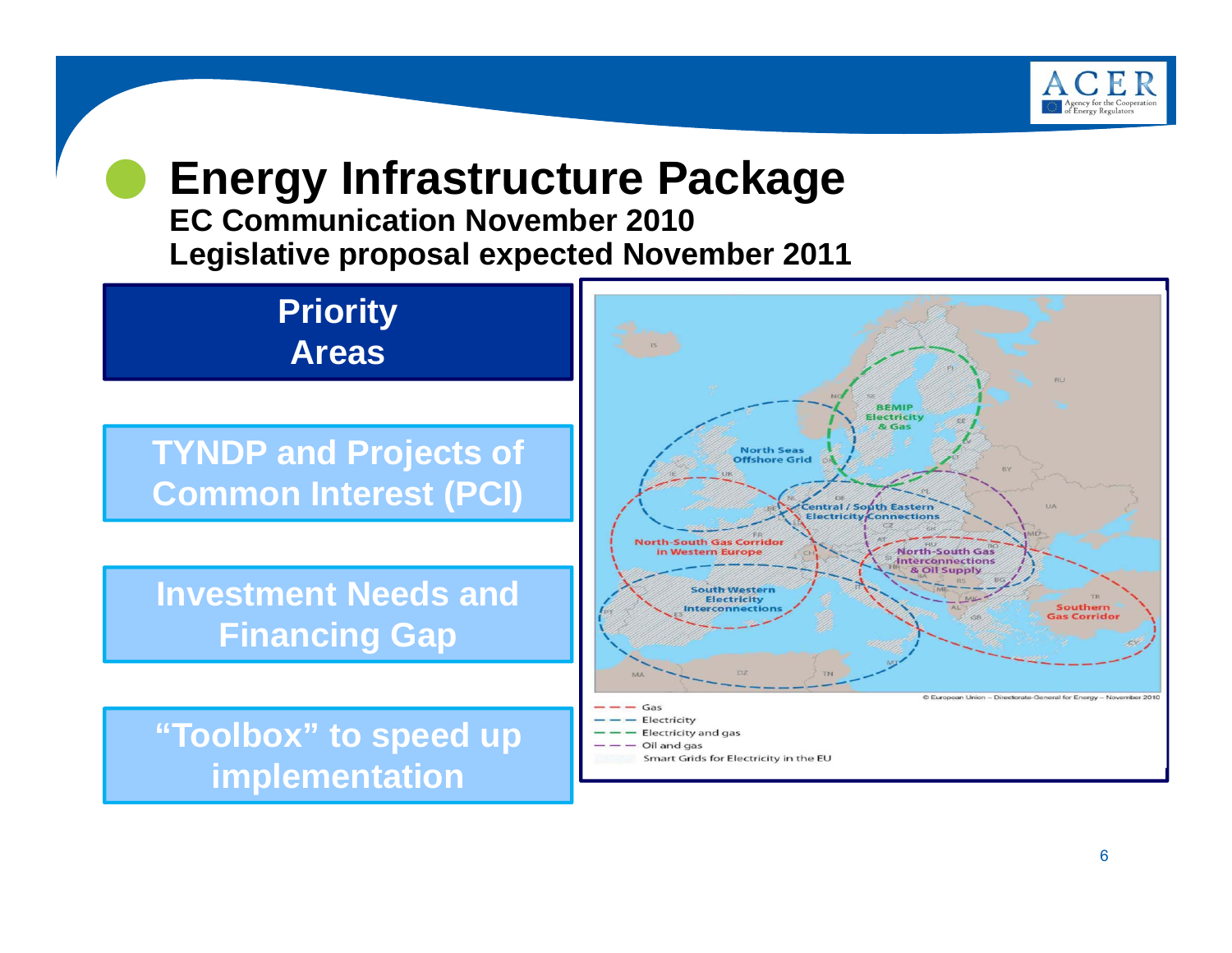

#### $\bullet$  **Energy Infrastructure Package EC Communication November 2010**

**Legislative proposal expected November 2011**

| <b>Priority</b><br><b>Areas</b>                              | TYNDP<br>Central tool for network planning<br>Builds on:                                                                                                                                                                                                                                                                                                                             |
|--------------------------------------------------------------|--------------------------------------------------------------------------------------------------------------------------------------------------------------------------------------------------------------------------------------------------------------------------------------------------------------------------------------------------------------------------------------|
| <b>TYNDP and Projects of</b><br><b>Common Interest (PCI)</b> | National & regional investment plans<br><b>Merchant projects</b><br>Identifies investment gaps<br>Aims at:<br>non-discriminatory, effective<br>competition and efficient market<br>functioning<br>sufficient CB interconnection capacity<br>open to TPA<br><b>Based on CBA</b><br>PCI<br><b>Subset of TYNDP projects</b><br>receiving "preferential treatment"<br>Selection criteria |
| <b>Investment Needs and</b><br><b>Financing Gap</b>          |                                                                                                                                                                                                                                                                                                                                                                                      |
| "Toolbox" to speed up<br>implementation                      |                                                                                                                                                                                                                                                                                                                                                                                      |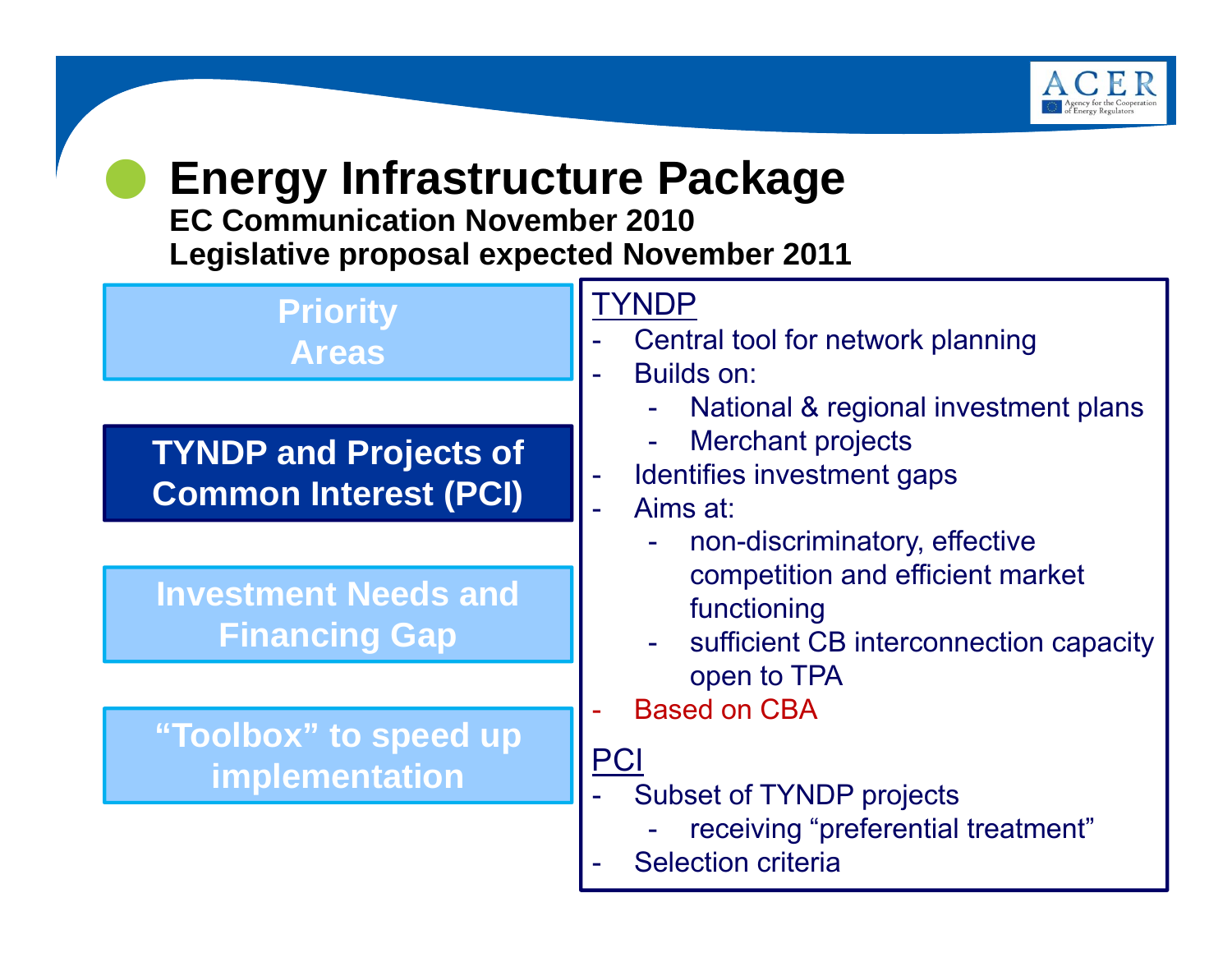

#### $\bullet$  **Energy Infrastructure Package EC Communication November 2010**

**Legislative proposal expected November 2011**

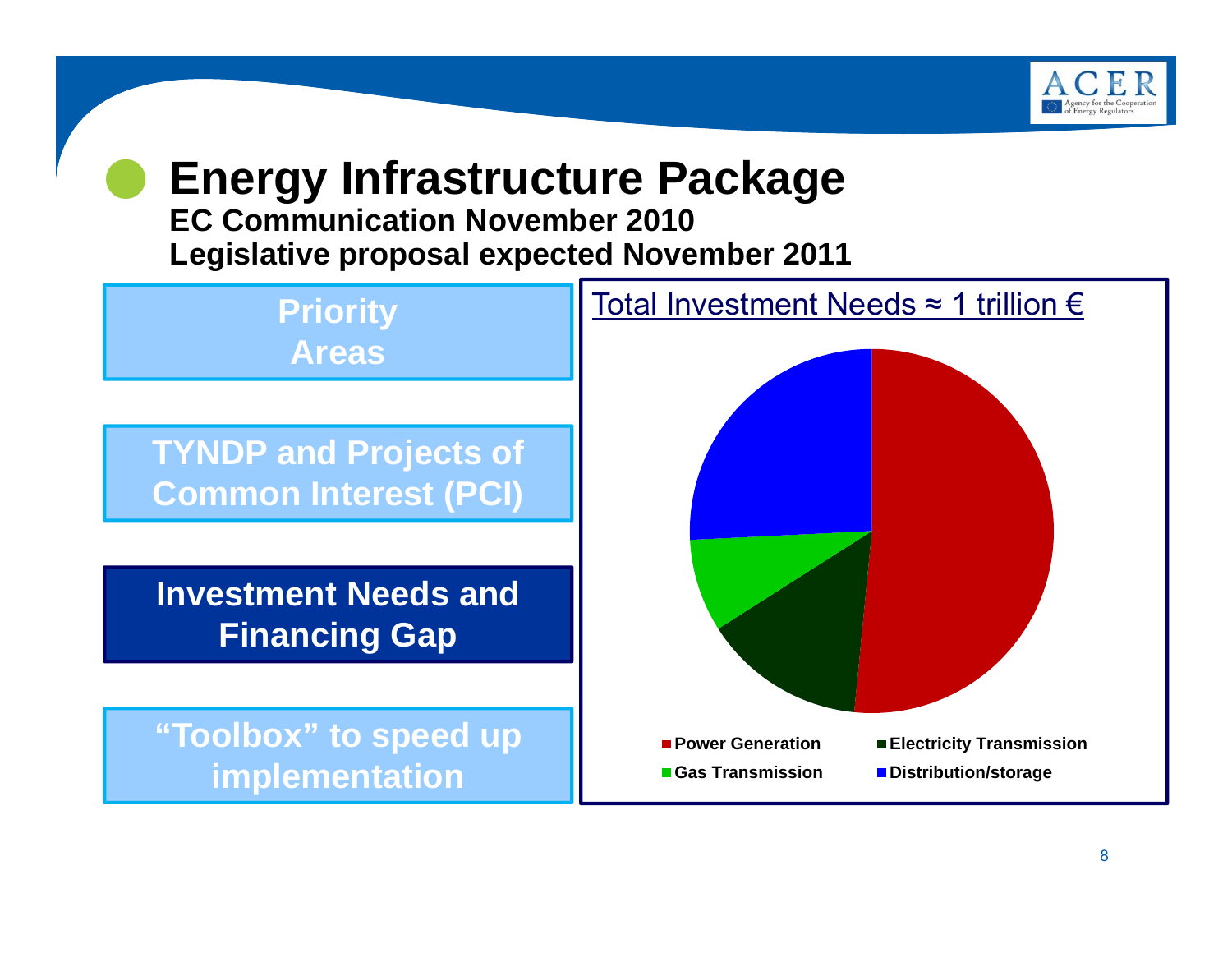

#### $\bullet$  **Energy Infrastructure Package EC Communication November 2010Legislative proposal expected November 2011**

**Priority Areas**

**TYNDP and Projects of Common Interest (PCI)**

| <b>Investment Needs and</b><br><b>Financing Gap</b> | - Faster and more transparent<br>permitting procedures ("one-stop<br>shop, time limits, )<br>Improved cost allocation ("users-pay"<br>principle)<br>- Financial support (if/when required) |
|-----------------------------------------------------|--------------------------------------------------------------------------------------------------------------------------------------------------------------------------------------------|
|                                                     |                                                                                                                                                                                            |
| "Toolbox" to speed up<br>implementation             |                                                                                                                                                                                            |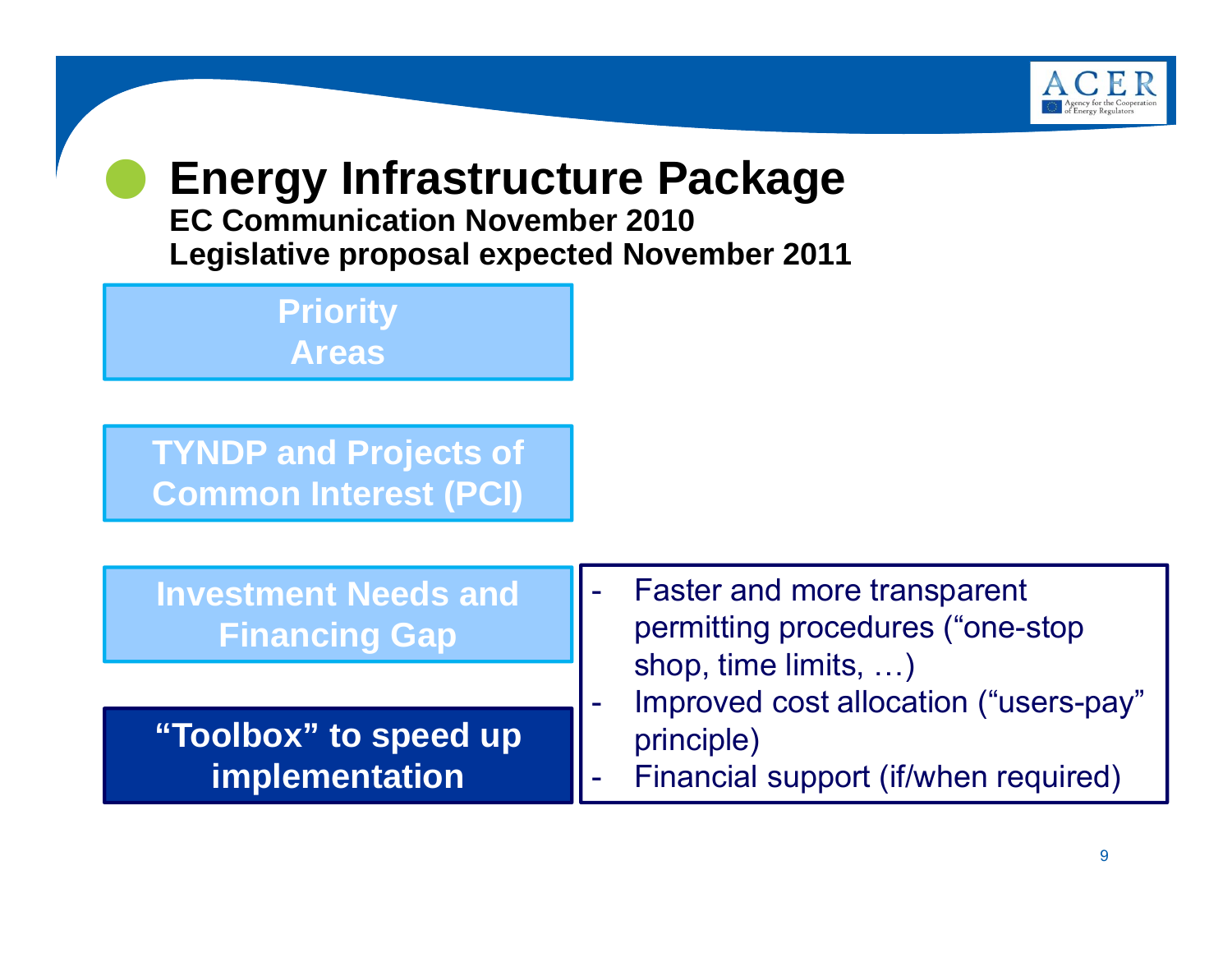

## **(Cross-border) infrastructure development: key regulatory principles**

- .Cost-benefit analysis to support, direct and justify planning
	- **Problems in identifying and quantifying** benefits (and costs) should not distract from basic criteria
	- .Consistent approach at EU level
	- Market testing (e.g. Open Seasons)
- ."Beneficiaries-pay" principles

 $\bullet$ 

- **.** Beneficiaries vs. users
- **.** Cross-border cost allocation
- Merchant vs. tariff vs. taxpayers' money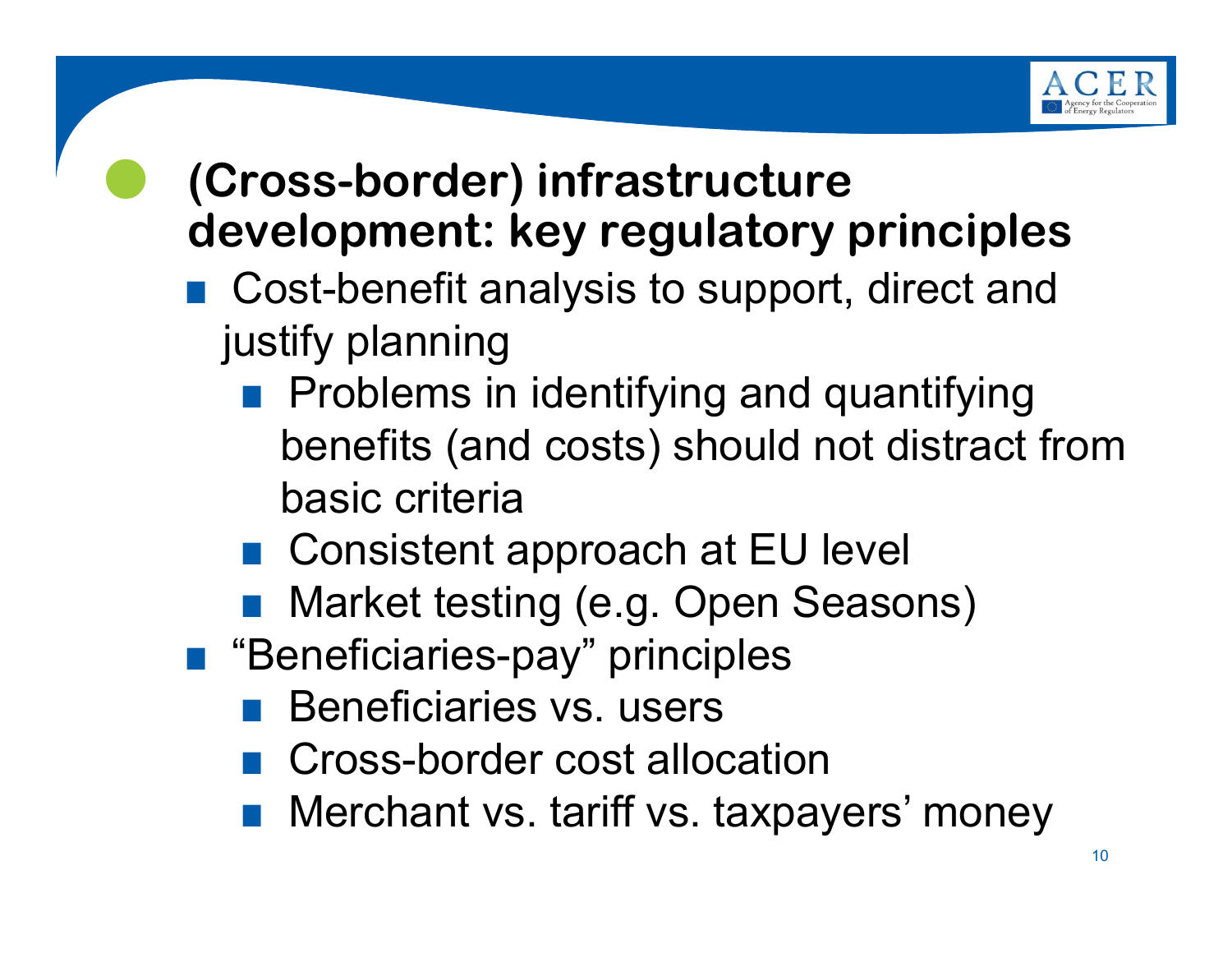

### $\bullet$  **EU Gas Investment Volumes for the next Decade**



11*Note: Non-FID data is not exhaustive, since several storage and LNG projects are not included. [Source of data: ENTSOG TYNDP 2011-2020]*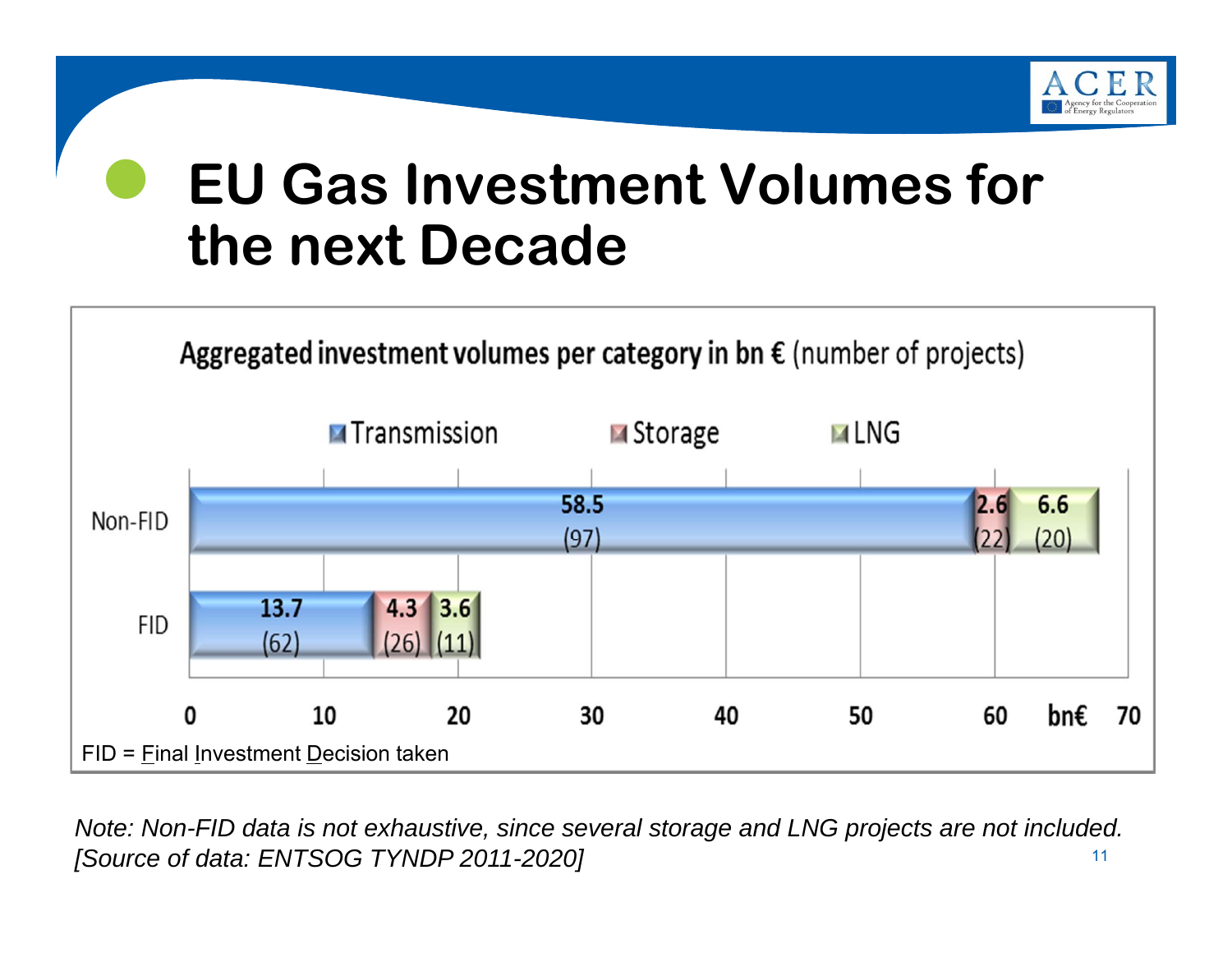

#### $\bullet$ **North Seas Initiative (1)**

| <b>Massive Wind Potential in</b><br>the North Seas | More than 90% of planned<br>offshore wind in Europe        |
|----------------------------------------------------|------------------------------------------------------------|
|                                                    | located in the North Seas                                  |
| <b>Transmission Investment</b>                     | $(38$ GW in 2020 $(*)$                                     |
| <b>Needs</b>                                       | - 84GW could be installed by                               |
|                                                    | $2030$ (**)                                                |
| <b>Technical and Financial</b>                     |                                                            |
| <b>Challenges</b>                                  | (*) National Renewable Energy Action Plans<br>(**) DG ENER |
|                                                    |                                                            |
| <b>Regulatory</b>                                  |                                                            |
| <b>Challenges</b>                                  |                                                            |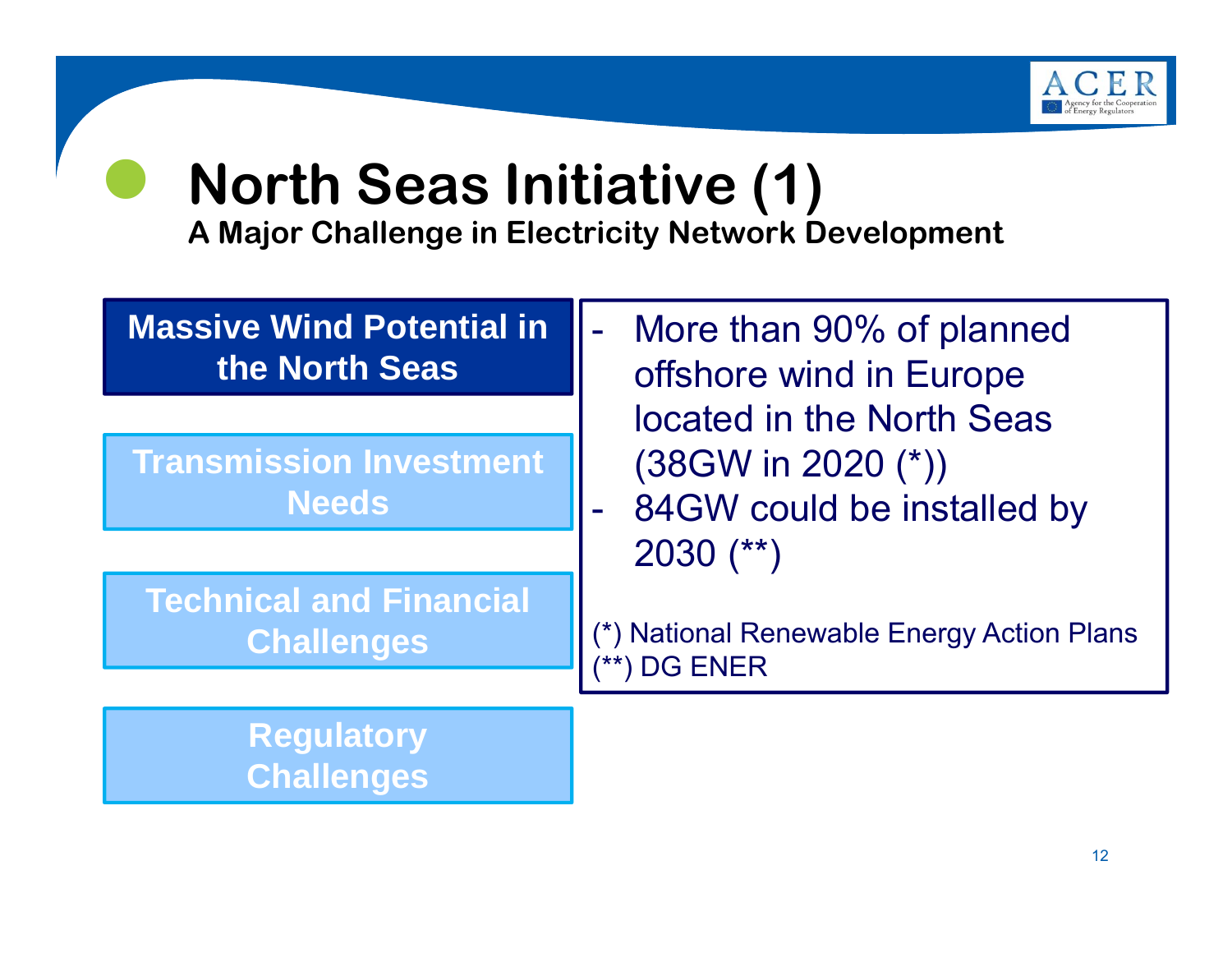

#### $\bullet$ **North Seas Initiative (2)**

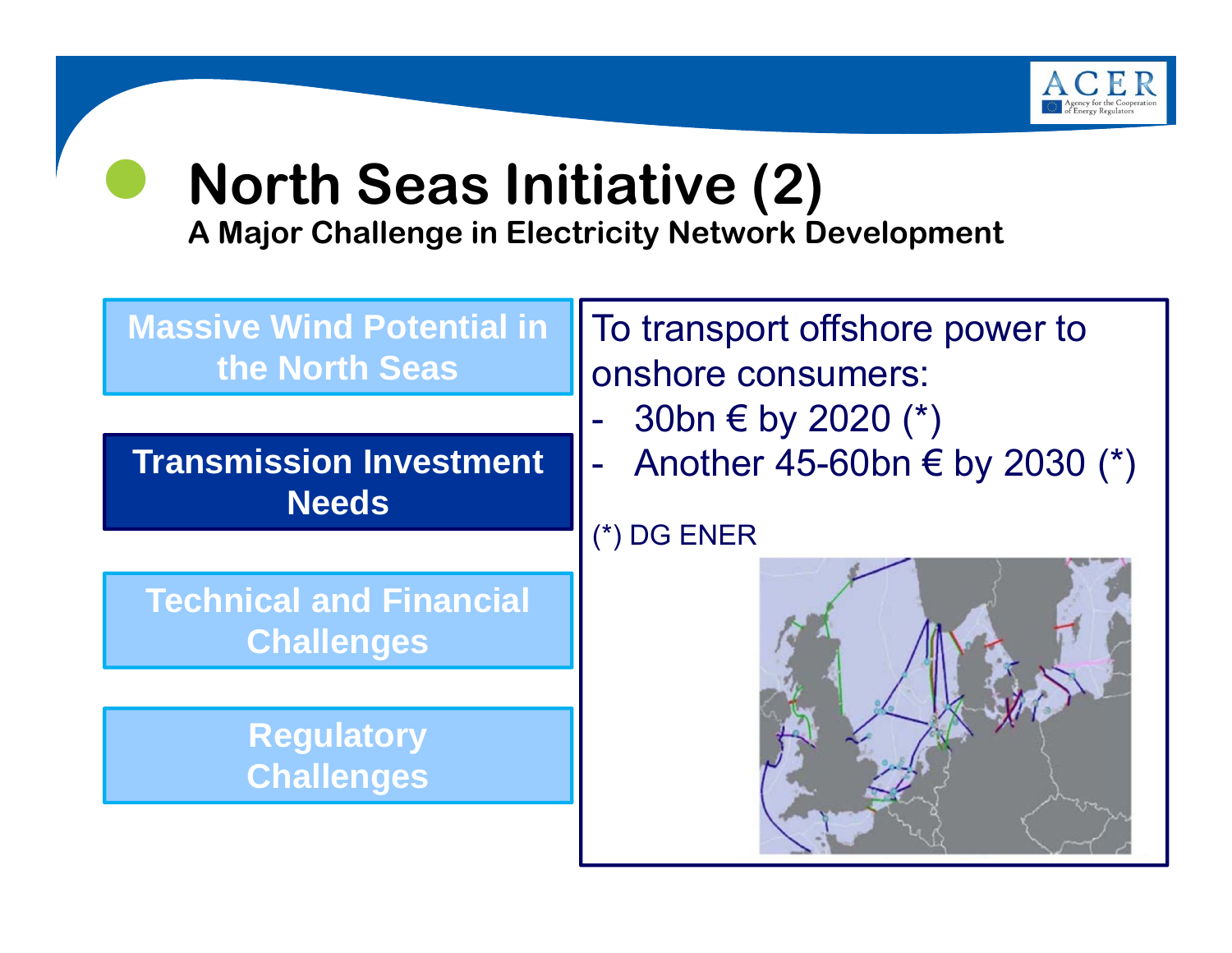

#### $\bullet$ **North Seas Initiative (3)**

| <b>Massive Wind Potential in</b><br>the North Seas  |                                                                        |
|-----------------------------------------------------|------------------------------------------------------------------------|
|                                                     | <b>Technical Challenges</b>                                            |
| <b>Transmission Investment</b><br><b>Needs</b>      | <b>Technological development still</b><br>required (underwater hubs, ) |
|                                                     | <b>Difficult condition (saline</b>                                     |
| <b>Technical and Financial</b><br><b>Challenges</b> | corrosion, storms/waves)                                               |
|                                                     | <b>Financial Challenges</b>                                            |
| <b>Regulatory</b><br><b>Challenges</b>              | Merchant investment role<br><b>Subsidy/financing facilities</b>        |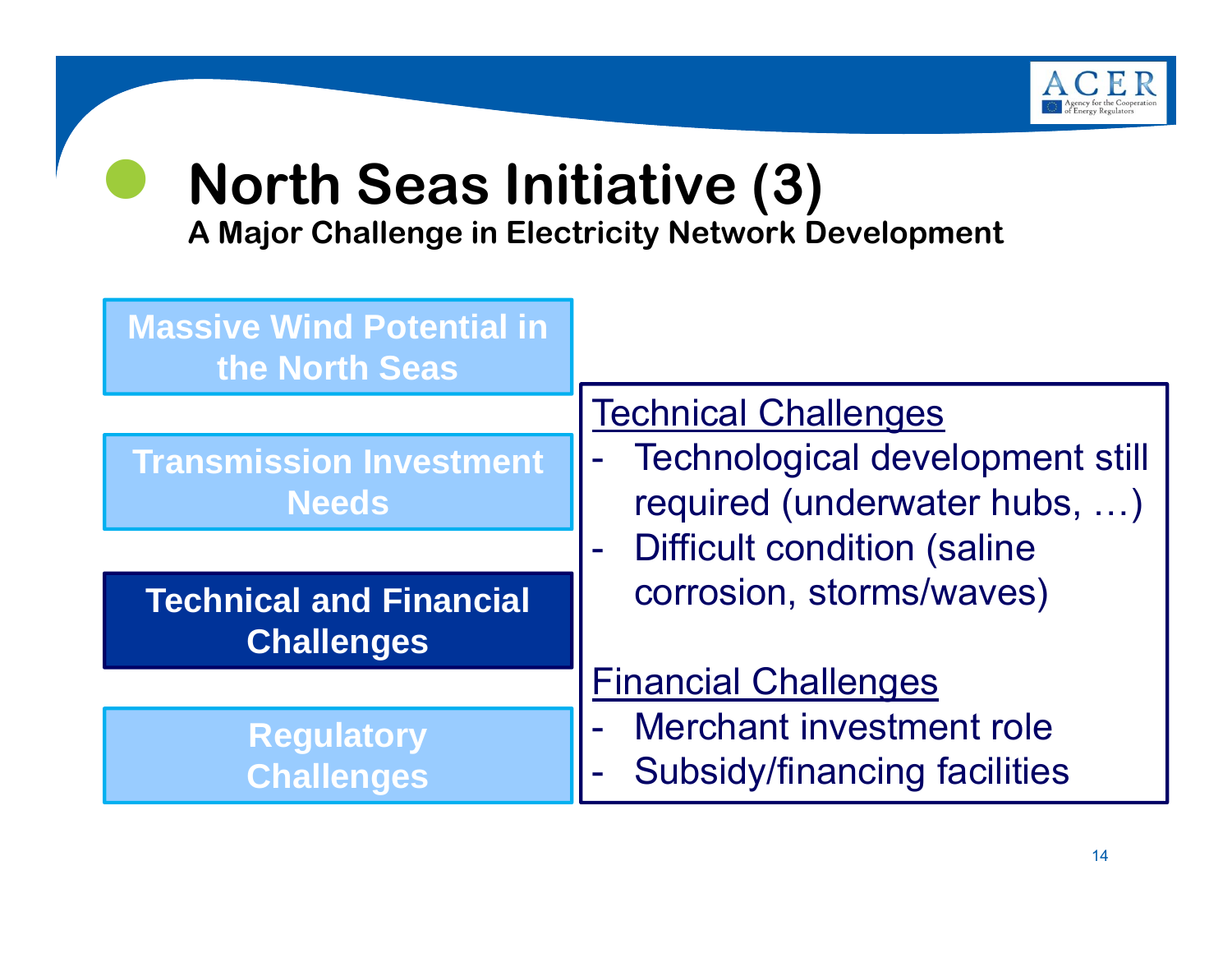

#### $\bullet$ **North Seas Initiative (4)**

| <b>Massive Wind Potential in</b><br>the North Seas | Different national approaches<br>to offshore developments may |
|----------------------------------------------------|---------------------------------------------------------------|
| <b>Transmission Investment</b><br><b>Needs</b>     | bias optimal planning<br>Coordination of approval<br>process  |
|                                                    | <b>Cost allocation</b>                                        |
| <b>Technical and Financial</b>                     | Access rules and usage                                        |
| <b>Challenges</b>                                  | An effective governance                                       |
|                                                    | scheme is required:                                           |
| <b>Regulatory</b>                                  | <b>Efficient decision making</b><br>$\blacksquare$            |
| <b>Challenges</b>                                  | Recognising and integrating<br>$\blacksquare$                 |
|                                                    | national aspirations/concerns                                 |
|                                                    | <b>Encompassing all stakeholders</b><br>$\frac{1}{2}$ .       |